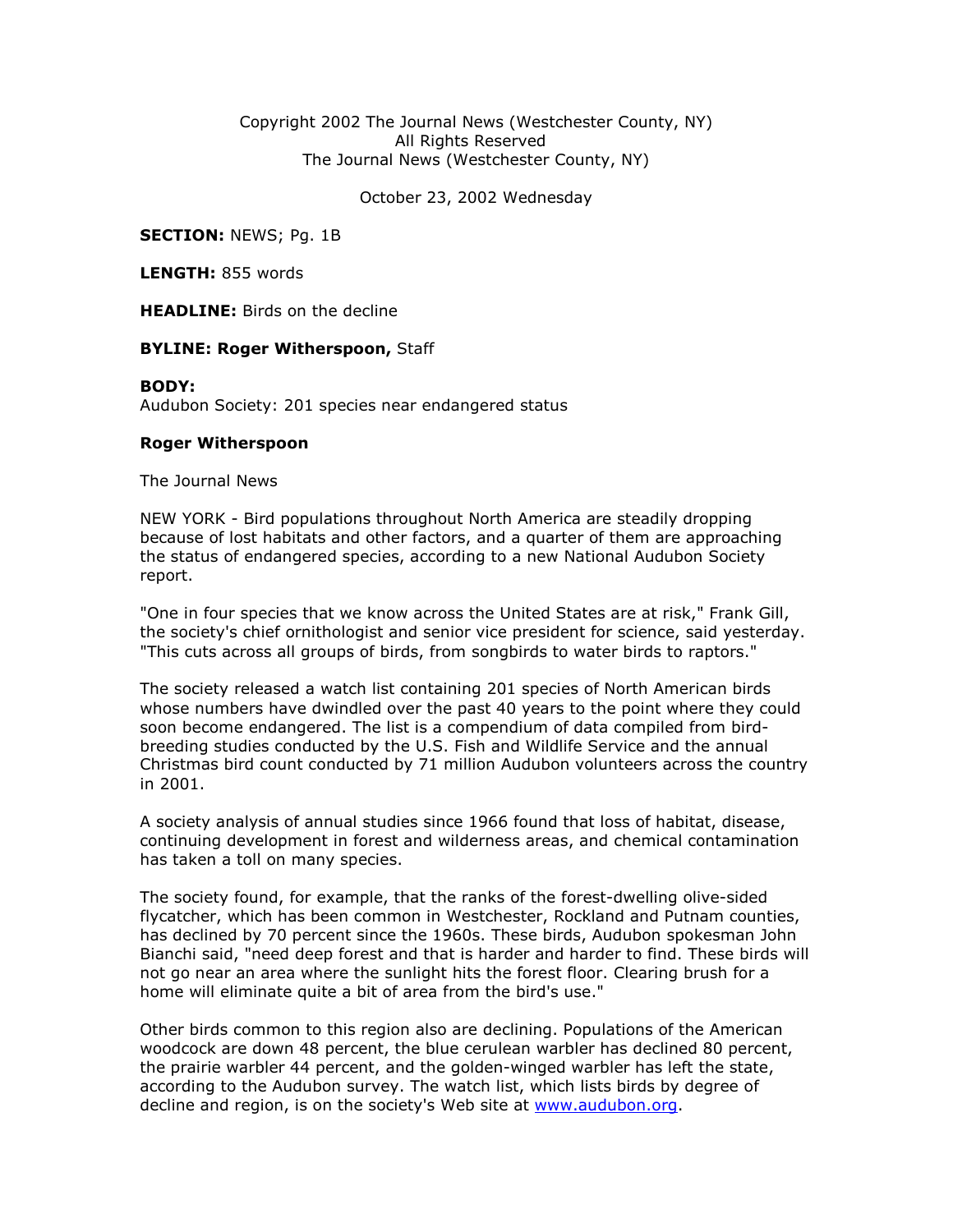There is another factor harming birds like the olive-sided flycatcher, which nest in ground cover and low bushes. They are competing for dwindling floor space with other animals.

"There are issues with the growing deer population," said Jack Robbins, Westchester County's deputy commissioner of parks, recreation and conservation. "There are more deer in smaller areas and they eat the ground cover these birds need."

Efforts to improve habitats for many animals has had mixed results in recent years, Robbins said, as increasing development has collided with efforts to improve wildlife habitats.

"Because of the drop in the pesticide DDT, several birds and animals are coming back to this area," Robbins said. "The coyotes have come back, the wild turkeys have come back, the bobcats are back. That's the positive thing in this region."

But the dwindling amount of undeveloped land means there is competition for what is left. "Canada geese have driven out a lot of the waterfowl that bird lovers want to watch," said Robbins, himself a bird-watcher. "They are more aggressive and accommodate easier to human habitats such as lawns and mowed areas."

Raptors have also enjoyed a resurgence in the area, though one species, the shorteared owl, has lost 80 percent of its population. That owl eats small rodents in grassland areas, and has been hurt by development and rat poisons, Bianchi said.

Many raptors have adapted to encroachment and improvements in the environment. Paul Kupchok, director of the Green Chimneys farm and wildlife center in Patterson, said the number of raptors in this area was "way up" because of the decreased use of pesticides.

"There are more peregrine falcons than ever before with a pair nesting on every bridge over the Hudson River between Manhattan and Albany," Kupchok said. "Raptors are all over the place. Bird feeders in this region have become dining tables for hawks and falcons."

But Eugene Herskovics, a Rockland County park ranger, said that volunteers have been conducting a county "hawk watch" since 1975, and that the overall numbers have steadily dropped.

"In the '70s, the numbers were around 20,000," he said. "But since 1991, for the most part, they have been under 10,000 each year."

Different species of raptors have reacted differently to the pace of development in the Hudson Valley, Herskovics said. Rockland's hawk watch spotted only eight bald eagles in 1986, but last year counted 54.

"The peregrine falcons are doing pretty well here, too," Herskovics said. "They have adapted to the tall buildings. But there are others that can't change as easily with the times.

"When I grew up, there were a lot of farms here and a lot of ringneck pheasant, which were introduced to the area in the 1850s," he said. "But there are only about